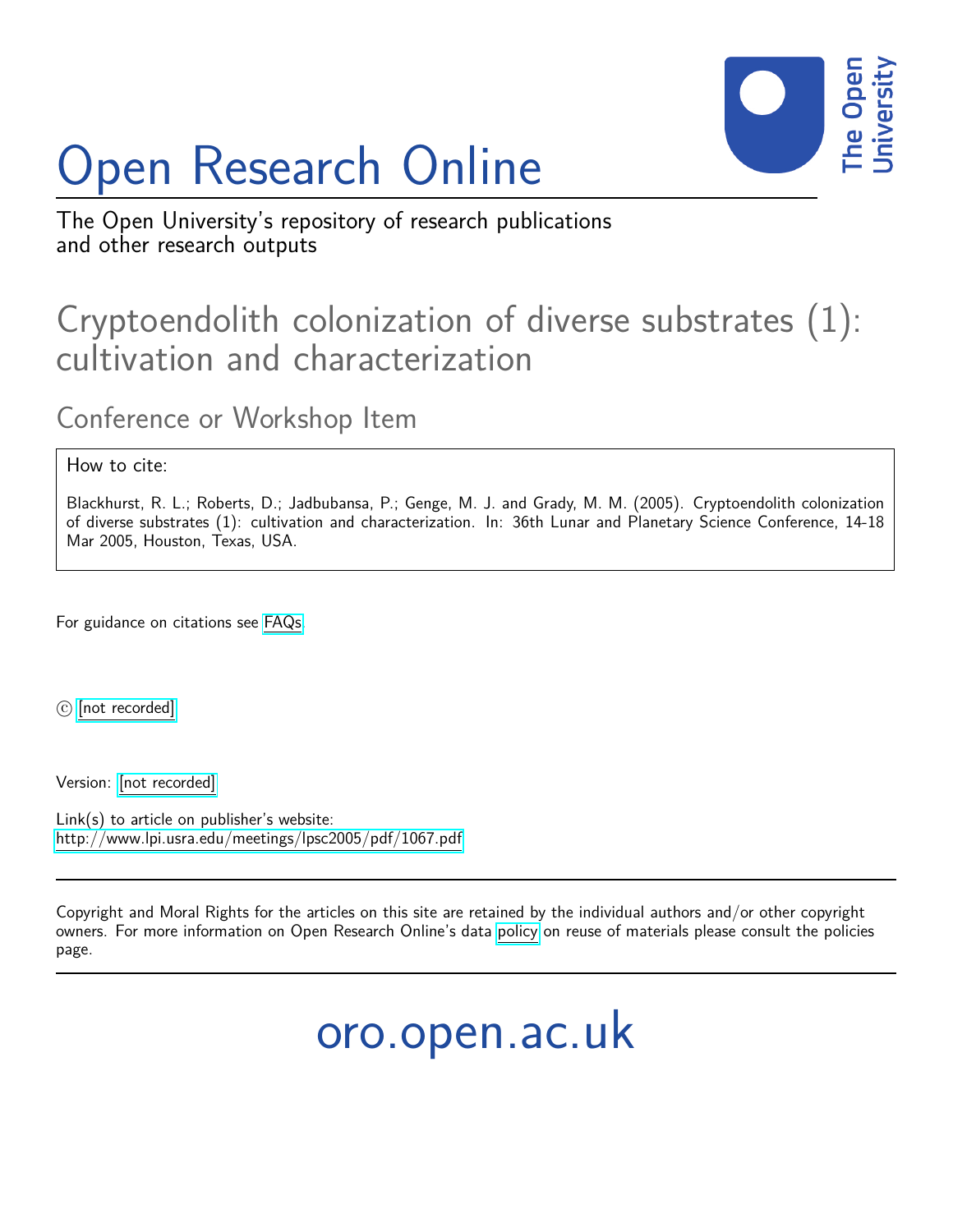**CRYPTOENDOLITH COLONIZATION OF DIVERSE SUBSTRATES (1) : CULTIVATION AND CHARACTERIZATION** R. L. Blackhurst<sup>1,3</sup>, D. Roberts<sup>2</sup>, P. Jadbubansa<sup>2</sup>, M. J. Genge<sup>1</sup>, and M. M. Grady<sup>3</sup> <sup>1</sup>Department of Earth Science and Engineering, Imperial College London, Exhibition Road, London SW7 2AZ, UK;<br><sup>2</sup>Department of Zoology, The Natural History Museum, Cromyvall Boad, London SW7 5A B; <sup>3</sup>Department of Min Department of Zoology, The Natural History Museum, Cromwell Road, London SW7 5AB; <sup>3</sup>Department of Mineralogy, The Natural History Museum, Cromwell Road, London SW7 5AB. [rebecca.blackhurst@imperial.ac.uk](mailto:rebecca.blackhurst@imperial.ac.uk).

**Introduction:** Cryptoendoliths are microorganisms that have found refuge from the hostile environmental conditions of the Dry Valleys of Antarctica in the interstitial spaces of porous rocks. The rock substrates provide conditions that are suitable for life which contrast sharply with the abiotic rock surface [1]. Endolithic communities are thought to have evolved when changes in environmental conditions rendered rock surfaces inhospitable (e.g. owing to glaciation) and the organisms withdrew into protective rock niches [2]. These microbial habitats are thought to represent the last footholds of life in a gradually deteriorating environment [1], and as such serve as models for certain exobiological scenarios of the putative Martian biosphere.

The multi-coloured layers under the surface of the rocks (fig.1.) are produced by filamentous fungi and unicellular green algae, which also form symbiotic lichen associations [2].

**Figure 1:** Cryptoendolithic community layers in the profile of a sandstone



**Previous Work:** Cryptoendolithic lichens interact with the substrate they inhabit by producing oxalic acid which has a two-fold affect: (1) they leach ironbearing minerals from their inhabited zone and redeposit them a few millimetres below causing the substrate here to appear a darker red; and (2) oxalic acid also acts to dissolve the cementing substance between the crystals in the colonized zone leading to the cyclic exfoliation of the surface crust [3]. Our previous work has investigated the mineralogical and geochemical characteristics of a suite of colonized and un-colonized sandstones in order to determine any further microbesubstrate interaction. A major, minor and trace element study was undertaken utilizing ICP-AES and ICP-MS techniques. The samples were collected by a British

Antarctic Survey expedition to Terra Nova Bay and the McMurdo Base during the Antarctic summer of 1995-1996 [4]. The results showed that significant disparity in elemental concentrations was evident between colonized and un-colonized samples. However, mineralogical analysis revealed that the differences were likely to be a primary feature of the different rock types rather than a result of cryptoendolith action. There were distinct differences in mineralogical maturity between the samples and each fell into one of three categories; mature (colonized), intermediate (colonized), and immature (un-colonized).

To establish whether the differences had a biological or mineralogical control we conducted a further study involving the comparison of the different layers within individual samples (e.g. colonized and uncolonized). Several layers can make up these rocks, a siliceous crust, colonized upper lichen zone, a microalgal zone, a red layer formed of re-deposited iron compounds and the deeper rock substrate, which is presumably unaltered. (fig. 1). It is therefore easy to differentiate between layers that are colonized and those that are not. Chemical and mineralogical analyses were conducted on each of the layers within samples of different mineralogical maturity. The results of both the chemical and mineralogical study revealed that compositional differences occurred between colonized and un-colonized layers within the same samples (e.g. fig. 2.). These results indicate that cryptoendoliths may weather the layers they inhabit through their production of oxalic acid. This may be in order to access essential nutrients and/or perhaps to increase the habitability of the layer.

**Figure 2:** Major elemental concentrations within separate layers in mature colonized sample EB1